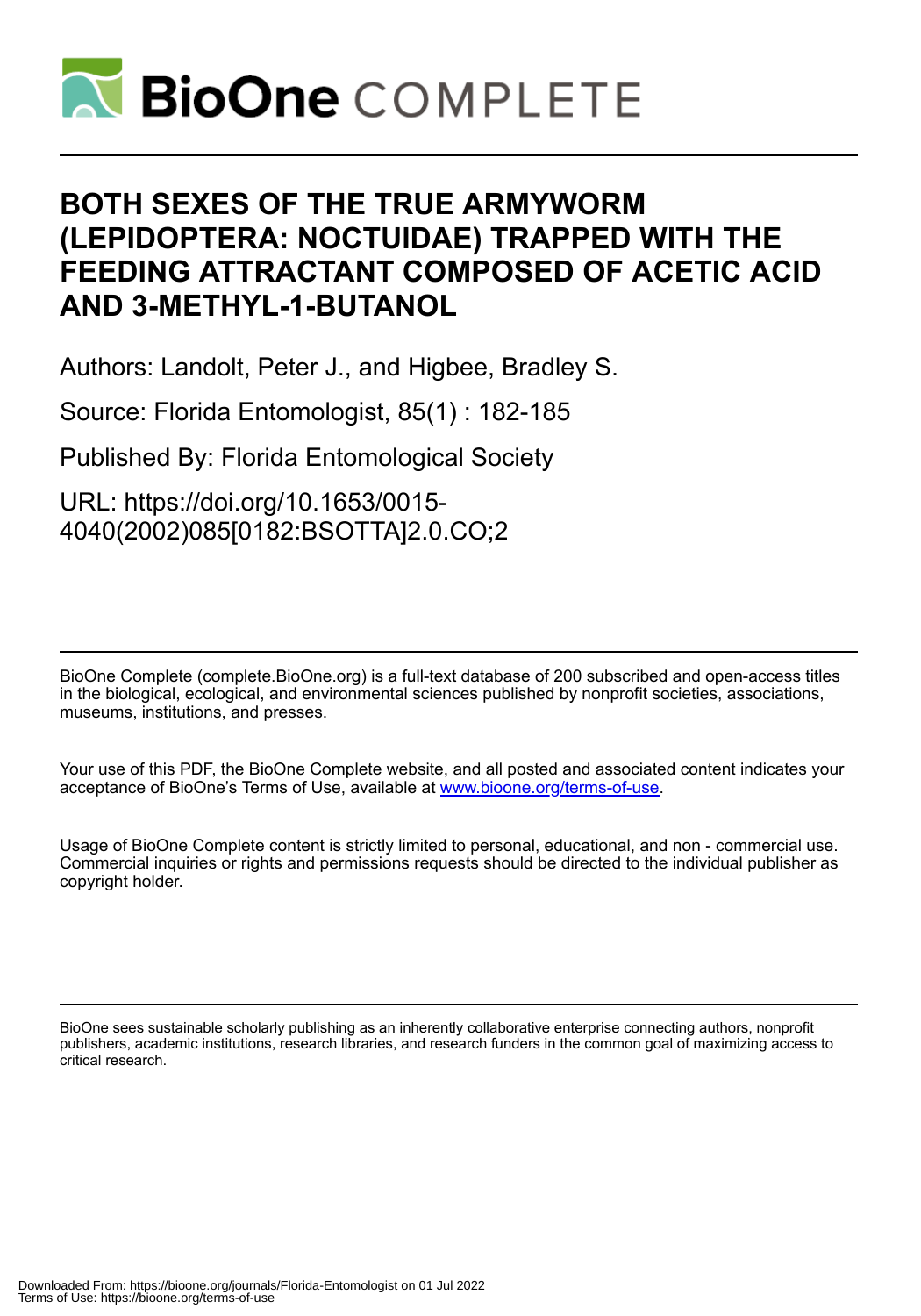# BOTH SEXES OF THE TRUE ARMYWORM (LEPIDOPTERA: NOCTUIDAE) TRAPPED WITH THE FEEDING ATTRACTANT COMPOSED OF ACETIC ACID AND 3-METHYL-1-BUTANOL

PETER J. LANDOLT AND BRADLEY S. HIGBEE United States Department of Agriculture, Agricultural Research Service 5230 Konnowac Pass Road, Wapato, WA 98951

### ABSTRACT

Male and female true armyworm moths, *Pseudaletia unipuncta* (Haworth), were captured in traps baited with the combination of acetic acid and 3-methyl-1-butanol and placed near fields of corn (*Zea mays*). In a comparison of these chemicals presented individually and together, significantly greater numbers of moths were captured in traps baited with acetic acid and 3-methyl-1-butanol, compared to traps baited with acetic acid alone or traps baited with 3-methyl-1-butanol alone. Eighty percent of the female true armyworm moths captured in September in traps baited with acetic acid and 3-methyl-1-butanol were unmated and immature (no eggs and with considerable fat body). The remaining 20% of those females captured were mated and had some ovarian development. These results demonstrate attraction of male and female true armyworm moths to the combination of acetic acid and 3-methyl-1 butanol and provide a new means of trapping females of this species.

#### RESUMEN

Machos y hembras de la polilla del gusano soldado, *Pseudaletia unipuncta* (Haworth), fueron capturados en trampas cebadas con la combinación de ácido acético y 3-metil-1-butanol y colocadas cerca de campos de maíz (*Zea mays*). En una comparación de estos químicos presentados individualmente y en conjunto, cantidades significativamente mayores de polillas fueron capturadas en trampas cebadas con ácido acético y 3-metil-1-butanol, en comparación con las trampas cebadas solamente con ácido acético o las trampas cebadas solo con 3-metil-1-butanol. Ochenta por ciento de las polillas hembras del gusano soldado capturadas en septiembre en las trampas cebadas con ácido acético y 3-metil-1-butanol eran inmaduras y no se habían apareado (sin huevos y con considerable tejido graso). El 20% restante de esas hembras capturadas se habían apareado y tenían algún desarrollo ovárico. Estos resultados demuestran la atracción de los machos y la hembra de la polilla del gusano soldado a la combinación de ácido acético y 3-metil-1-butanol y proporciona un nuevo significado a la captura de hembras de esta especie.

During trapping studies of volatile chemicals from fermented solutions of molasses, the combination of acetic acid and 3-methyl-1-butanol was found to attract males and females of three species of Noctuidae (Lepidoptera) that are tree fruit pests in Washington: *Lacanobia subjuncta* (Grote & Robinson), *Mamestra configurata* Walker*,* and *Xestia c-nigrum* (L.) (Landolt 2000). Subsequently, results of season-long sampling near Yakima, Washington indicated that acetic acid with 3-methyl-1-butanol may be attractive to many species of noctuid moths, including the true armyworm, *Pseudaletia unipuncta* Haworth, (Landolt & Hammond 2001).

The true armyworm is a serious defoliating pest of a number of crops in North America, including corn (*Zea mays*), small grains, and pasture grasses (Pfadt 1978). A female-produced sex pheromone for *P. unipuncta* was identified by Mc-Donough et al. (1980) and Steck et al. (1982) and is used in monitoring traps for this insect. However, there are no lures that attract females of this species. This study was undertaken to determine if males and females of the true armyworm are indeed attracted to the combination of acetic acid and 3-methyl-1-butanol, as was suggested by Landolt & Hammond (2001). We report here the results of trapping experiments that test that hypothesis. These experiments were conducted in an area known to have an infestation of true armyworm in corn and were set up in response to complaints by growers of armyworm damage to corn. Additionally, data was obtained confirming attraction of *L. subjuncta* to this lure.

#### MATERIALS AND METHODS

Two trapping experiments were conducted in September and October 2000 in Hamilton County, Washington, in an area of irrigated row crops, predominantly corn, alfalfa (*Medicago sativa*), and potato (*Solanum tuberosum*), as well as plantings of hybrid trees of the genus *Populus*. The Universal moth trap (Unitrap, IPM Technologies, Portland, OR) was used in both experiments. Each trap contained a 4 cm<sup>2</sup> piece of Vaportape (Hercon, Inc.,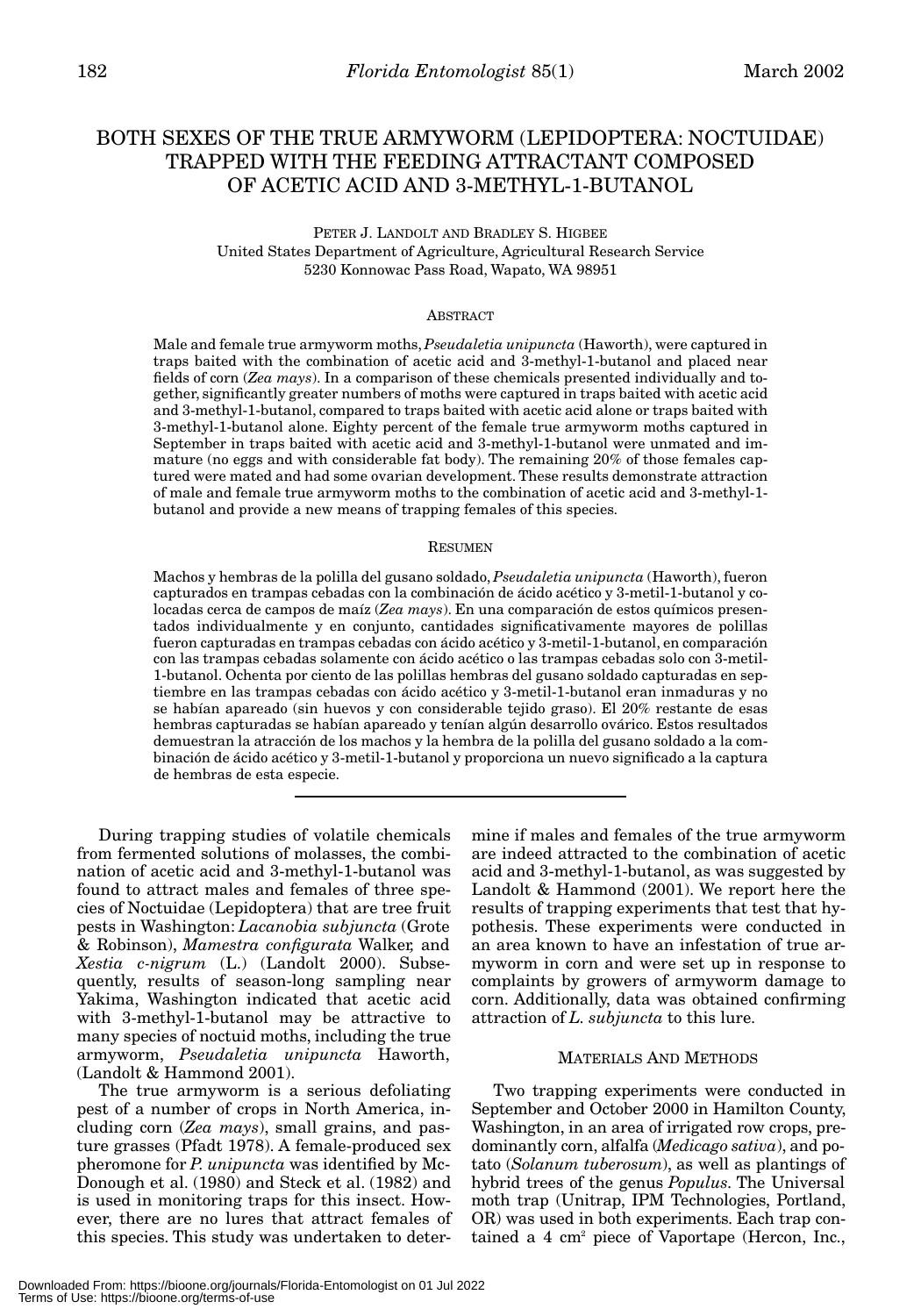Emigsville, PA). All attractants tested were dispensed from 15 ml polypropylene vials, each containing 3 cotton balls and each with a 3.3 mm hole in the lid. This system was used for trapping *L. subjuncta* moths with the same attractant (Landolt & Alfaro 2001). Traps were hung from stakes at a height of 1.0 m and were placed 10 to 20 m apart around the periphery of a field of corn.

The first experiment compared moths captured in 10 unbaited traps with those captured in 10 traps baited with acetic acid and 3-methyl-1 butanol. Baited traps contained two 15 ml vials, one containing 5 ml of glacial acetic acid (Baker Chemical, Phillipsburg, NJ) on 3 cotton balls and the other containing 5 ml of 3-methyl-1-butanol (Aldrich Inc., Milwaukee, WI) on 3 cotton balls. Baited and unbaited traps were paired in their placement outside the periphery of an irrigated corn circle. These were set up on 13 September and were checked 15 and 18 September. Treatment and control positions were changed on Sept 15. Trap catch data were compared by a paired *t* test (DataMost 1995).

The second trapping experiment consisted of 5 replicate randomized blocks of 4 treatments. Those 4 treatments were 1) no lure, 2) acetic acid, 3) 3-methyl-1-butanol, and 4) acetic acid in one vial and 3-methyl-1-butanol in a second vial. These were set up on 29 September and were checked on 2 and 5 October. Positions were randomized initially and on 2 October. Trap catch data were subjected to an ANOVA and means were separated by Tukey's test (DataMost 1995).

One hundred female *P. unipuncta* and 50 female *L. subjuncta* captured in the first trapping test were dissected to determine the number of spermatophores in mated females and the reproductive status of moths captured. Fifty female *P. unipuncta* captured in the second test were also dissected. Because the second test was three weeks later than the first test, we were interested in determining if the moths that responded had changed in terms of reproductive maturity. Females were scored from 1 to 4 for reproductive status, with #1 being unmated and immature (no eggs, abundant fat body), # 2 being mated and immature  $\left($  <10 eggs and abundant fat body), #3 mated and mature (mated, >10 eggs), and #4 mated and senescent.

# RESULTS

Totals of 458 male and 535 female*P. unipuncta* were captured in the first experiment. Significantly greater numbers of both male  $(t = 4.88, df)$ = 19, *P* < 0.01) and female (*t* = 4.80, df = 19, *P* < 0.01) *P. unipuncta* were captured in baited traps compared to unbaited traps in the first experiment (Table 1), with a sex ratio of 0.85 males to 1.0 females. Significantly greater numbers of both male ( $t = 5.77$ , df = 19,  $P < 0.01$ ) and female ( $t =$ 5.52, df = 19, *P* < 0.01) *L. subjuncta* were captured in baited traps compared to unbaited traps in the first experiment (Table 1). Totals of 83 male and 127 female *L. subjuncta* were captured with a sex ratio of 0.65 males to 1.0 female. Significantly greater numbers of western yellowstriped armyworm moths, *Spodoptera praefica* (Grote), were captured in baited traps compared to unbaited traps  $(t = 3.07, df = 19, P < 0.01)$ . A total of 26 male *S. praefica* were captured and no females were captured in this test. Additionally, small numbers of spotted cutworm moths (*X. c-nigrum*) and bertha armyworm moths (*M. configurata*), were captured in baited traps, but these numbers were not significant in comparison to unbaited traps.

In the first experiment, 80% of female *P. unipuncta* moths captured in baited traps and dissected were unmated and had little or no ovarian development (Table 2). The remainder were mated, and possessed developing or developed ovaries with eggs. Female *L. subjuncta* captured in baited traps were primarily mated, and included undeveloped ovaries as well as ovaries with eggs (Table 2). The mean number of spermatophores per mated female *P. unipuncta* was  $1.80 \pm 0.19$  (Table 2), with a range of 1 to 3 spermatophores. The mean number of spermatophores per mated female *L. subjuncta* was 1.38 ± 0.10 (Table 2), with a range of 1 to 3 spermatophores.

The distribution of dissected female *P. unipuncta* within the categories of reproductive development (Table 2) was significantly different than the distribution of dissected female *L. subjuncta*  $(2 \times 3$  contingency table,  $\chi^2 = 44.2$ ,  $P \leq$ 0.001). A total of 314 male and 251 female *P. unipuncta* moths were captured in the second experiment, comparing the attractiveness of the combination of acetic acid and 3-methyl-1-butanol to

TABLE 1. MEAN (±SE) NUMBERS OF MOTHS CAPTURED IN TRAPS BAITED WITH A MIXTURE OF ACETIC ACID AND 3-ME-THYL-1-BUTANOL AND IN UNBAITED TRAPS. SEPT. 2000.<sup>A</sup>

|                                     |                                     | Males                              | Females                             |                                    |  |
|-------------------------------------|-------------------------------------|------------------------------------|-------------------------------------|------------------------------------|--|
| Moth Species                        | Baited Traps                        | Unbaited Traps                     | Baited Traps                        | Unbaited Traps                     |  |
| P. unipuncta<br>Lacanobia subjuncta | $22.9 \pm 4.7$ b<br>$6.4 \pm 1.2 h$ | $0.1 \pm 0.1 a$<br>$0.0 \pm 0.0 a$ | $26.8 \pm 5.6$ b<br>$4.2 \pm 0.7$ b | $0.0 \pm 0.0 a$<br>$0.0 \pm 0.0 a$ |  |

a Within a species and within a sex, means followed by the same letter are not significantly different by a paired *t* test at P > 0.05.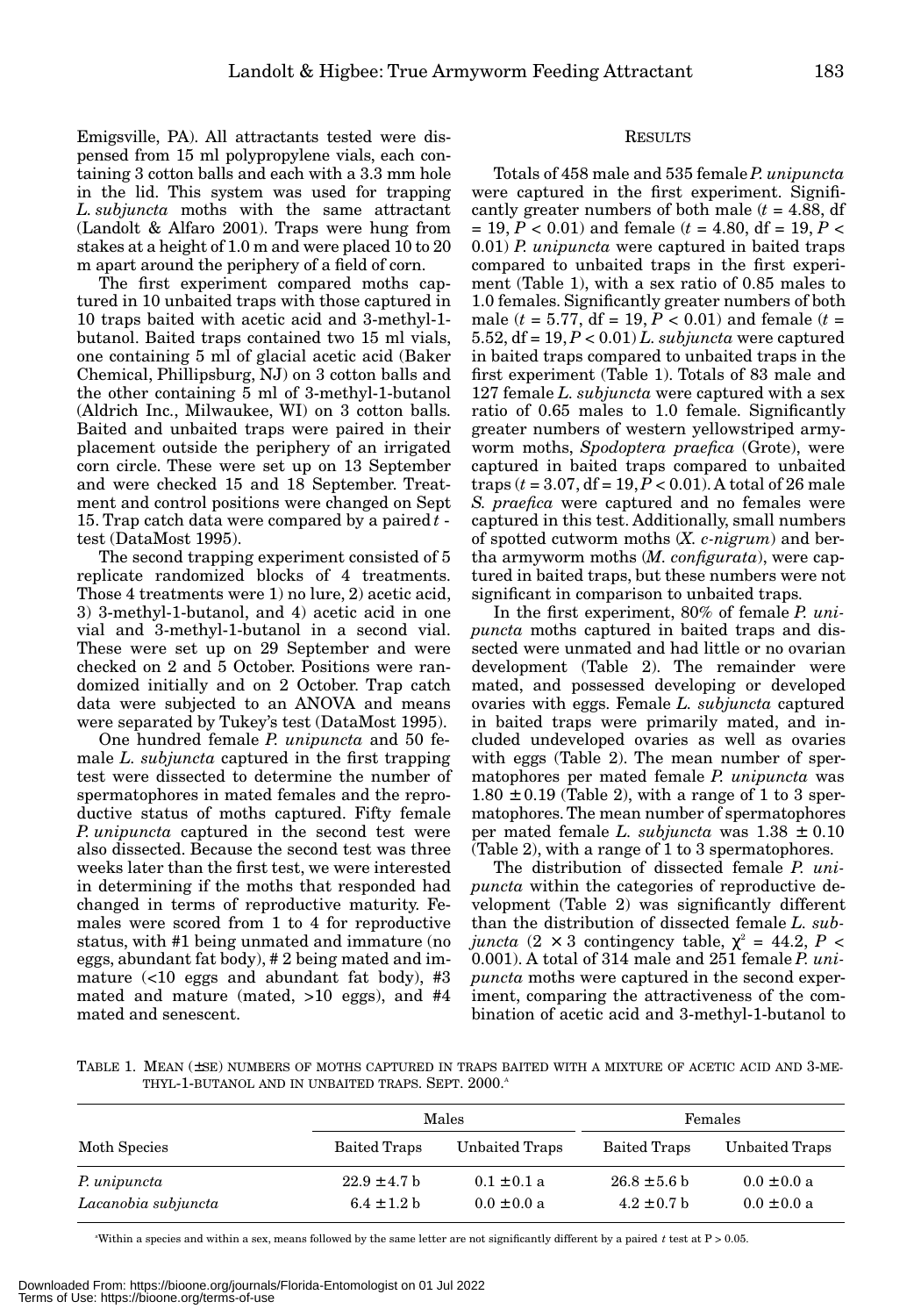| Moth                  | Mean $(\pm SE)$<br>no. spermatophores | n   | Reproductive status: % in category |                |    |                  |
|-----------------------|---------------------------------------|-----|------------------------------------|----------------|----|------------------|
|                       |                                       |     |                                    | $\overline{2}$ | 3  | 4                |
| Test 1                |                                       |     |                                    |                |    |                  |
| Pseudaletia unipuncta | $1.80 \pm 0.19$                       | 100 | 80                                 |                | 13 | $\theta$         |
| Lacanobia subjuncta   | $1.38 \pm 0.10$                       | 50  | 24                                 | 32             | 44 | $\boldsymbol{0}$ |
| Test 2                |                                       |     |                                    |                |    |                  |
| Pseudaletia unipuncta | $1.50 \pm 0.33$                       | 50  | 82                                 | 14             | 4  | $\boldsymbol{0}$ |

TABLE 2. MEAN (±SE) NUMBER OF SPERMATOPHORES PER FEMALE CAPTURED IN TRAPS BAITED WITH A MIXTURE OF ACETIC ACID AND 3-METHY-1-BUTANOL AND THE PERCENTAGES OF THOSE FEMALES CAPTURED THAT WERE EITHER UNMATED AND IMMATURE (CATEGORY 1), WERE MATED AND IMMATURE (CATEGORY 2), WERE MATED AND MATURE (CATEGORY 3) AND WERE MATED AND SENESCENT (CATEGORY 4).

each chemical separately. Significantly more *P. unipuncta* moths were captured in traps baited with the combination of both chemicals, compared to the unbaited control traps or to traps baited with individual chemicals (Table 3), and there were no differences between captures in traps baited with single component lures and in unbaited traps. Additionally, small numbers of *L. subjuncta*, *X. c-nigrum* and alfalfa looper moths *Autographa californica* (Speyer) were captured in traps baited with the combination of acetic acid and 3-methyl-1-butanol. However, these were not statistically significant, compared to unbaited traps. Eighty-four percent of the 50 female *P. unipuncta* moths dissected were unmated and immature, with no eggs present (Table 2). Mated *P. unipuncta* moths captured in this test possessed 1.50 ± 0.33 spermatophores per female.

## **DISCUSSION**

The results of these experiments clearly demonstrate the attractiveness of the feeding attractant comprised of acetic acid and 3-methyl-1 butanol to both sexes of the true armyworm *P*. *unipuncta*. Although this attractiveness was suggested by Landolt & Hammond (2001), that study was not designed to demonstrate such attractiveness statistically. Additionally, this work confirms the attractiveness of this lure to males and females of *L. subjuncta* (Landolt 2000), a pest of apple in Washington and Oregon (Landolt 1998),

and to males of *S. praefica*, the western yellowstriped armyworm.

The results of the second experiment indicate a strong synergism of acetic acid and 3-methly-1-butanol in attracting *P. unipuncta*. This is evidenced by the large numbers of moths captured in traps baited with the combination of chemicals in comparison to small numbers captured in traps baited with acetic acid or 3-methyl-1-butanol alone. This strong enhancement or synergy is in contrast to the response of *L. subjuncta* to these chemicals. The combination of acetic acid and 3-methyl-1-butanol attracts more *L. subjuncta*, *M. configurata* and *X. c-nigrum* to traps, compared to acetic acid alone or 3-methyl-1-butanol alone, but the enhancement is quite modest, perhaps doubling or tripling the response (Landolt 2000, Landolt & Alfaro 2001), whereas the enhancement here of *P. unipuncta* to the combination of chemicals was about 30 times the response to either chemical alone.

This work provides an alternative chemical attractant for monitoring *P. unipuncta*. The sex pheromone of this insect was identified by Mc-Donough et al. (1980) and Steck et al. (1982) and constitutes a strong attractant that can be used in traps to monitor the presence of males (Kamm et al. 1982). The feeding attractant comprised of acetic acid and 3-methyl-1-butanol lures both males and females and may be useful in research on the activities of females of this widespread pest moth, as well as to indicate the arrival or emergence of females on crops at risk.

TABLE 3. MEAN NUMBERS OF *PSEUDALETIA UNIPUNCTA* MOTHS CAPTURED IN TRAPS BAITED WITH EITHER ACETIC ACID, 3-METHYL-1-BUTANOL OR THE COMBINATION OF ACETIC ACID AND 3-METHYL-1-BUTANOL.

| Sex    | Control         | Acetic Acid     | 3-Methyl-1-Butanol | Combination      |
|--------|-----------------|-----------------|--------------------|------------------|
| Male   | $0.2 \pm 0.1 a$ | $0.6 \pm 0.3 a$ | $1.2 \pm 0.4$ a    | $26.4 \pm 8.4$ b |
| Female | $0.1 \pm 0.1 a$ | $0.0 \pm 0.0 a$ | $0.8 \pm 0.4$ a    | $40.7 \pm 7.4$ b |

a Means within a row followed by the same letter are not significantly different by Tukey's test at P ≤ 0.05.